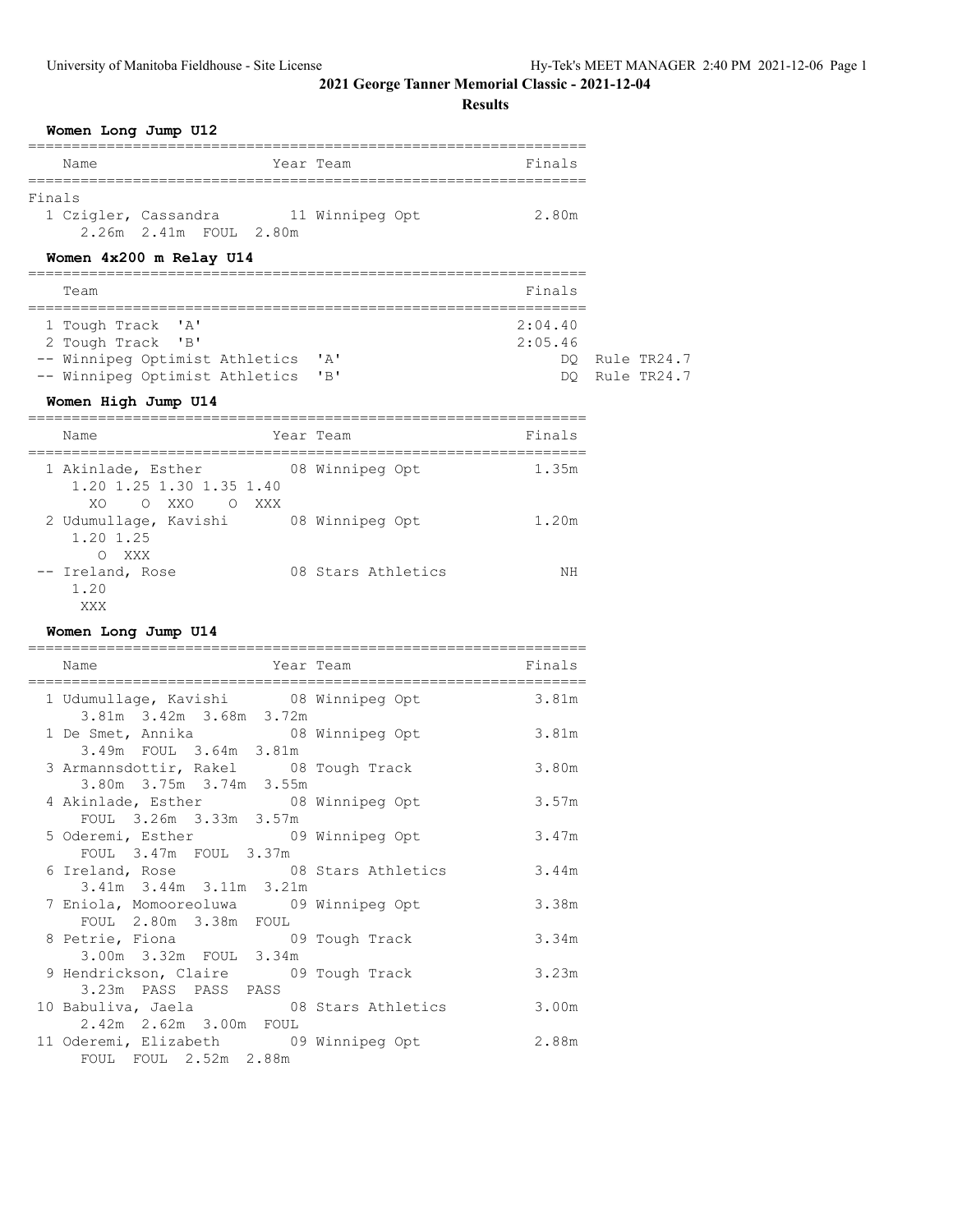**Results**

| Women Long Jump U14                                                         |                                             |             |
|-----------------------------------------------------------------------------|---------------------------------------------|-------------|
| 12 Marchant, Cleo                                                           | 2.75m<br>10 Winnipeg Opt                    |             |
| 2.75m 2.61m 1.53m 1.91m<br>13 Jones, Eden 13 09 Winnipeg Opt                | 2.42m                                       |             |
| FOUL FOUL FOUL 2.42m                                                        |                                             |             |
| Women 4x200 m Relay U16                                                     |                                             |             |
| Team                                                                        | Finals                                      |             |
| 1 Tough Track 'A'                                                           | 2:03.42                                     |             |
| Women High Jump U16                                                         |                                             |             |
| Name                                                                        | Year Team<br>Finals                         |             |
| 1 Owzarek, Julia 66 Winnipeg Opt<br>1.25 1.30 1.35 1.40 1.45<br>0 0 0 0 XXX | 1.40m                                       |             |
| Women 60 m Hurdles 0.762m-8.5m U18                                          |                                             |             |
| Name                                                                        | Year Team<br>Finals                         |             |
|                                                                             | 1 Romans, Emma-Hailey 05 Winnipeg Opt 10.37 |             |
| Women 4x200 m Relay U18                                                     |                                             |             |
|                                                                             |                                             |             |
| Team                                                                        | Finals                                      |             |
| 1 Winnipeg Optimist Athletics 'C'<br>2 Tough Track 'A'                      | 1:46.20<br>1:52.33                          |             |
| -- Winnipeg Optimist Athletics                                              | "B"<br>DO.                                  | Rule TR24.7 |
| Women High Jump U18                                                         |                                             |             |
| Name<br>.====================                                               | Year Team<br>Finals                         |             |
| 1.45 1.50 1.53 1.56<br>XO XXO PPP XXX                                       | 1 McKim, Signy 64 Tough Track 1.50m         |             |
| Women Long Jump U18                                                         |                                             |             |
| Name                                                                        | Finals<br>Year Team                         |             |
| 1 McKim, Signy                                                              | 04 Tough Track<br>4.95m                     |             |
| PASS 4.79m 4.87m 4.91m 4.88m 4.95m<br>2 Olawoyin, Aisha (05 Winnipeg Opt)   | 4.19m                                       |             |
| 4.19m  4.07m  4.02m  3.78m  3.99m  3.76m<br>Girls 11&U 60 m Open            |                                             |             |
| ==========<br>Name                                                          | Year Team<br>Finals H#                      |             |

 1 Marchant, Cleo 10 Winnipeg Opt 9.42 8 2 Salvador, Zoe 13 Tough Track 10.43 8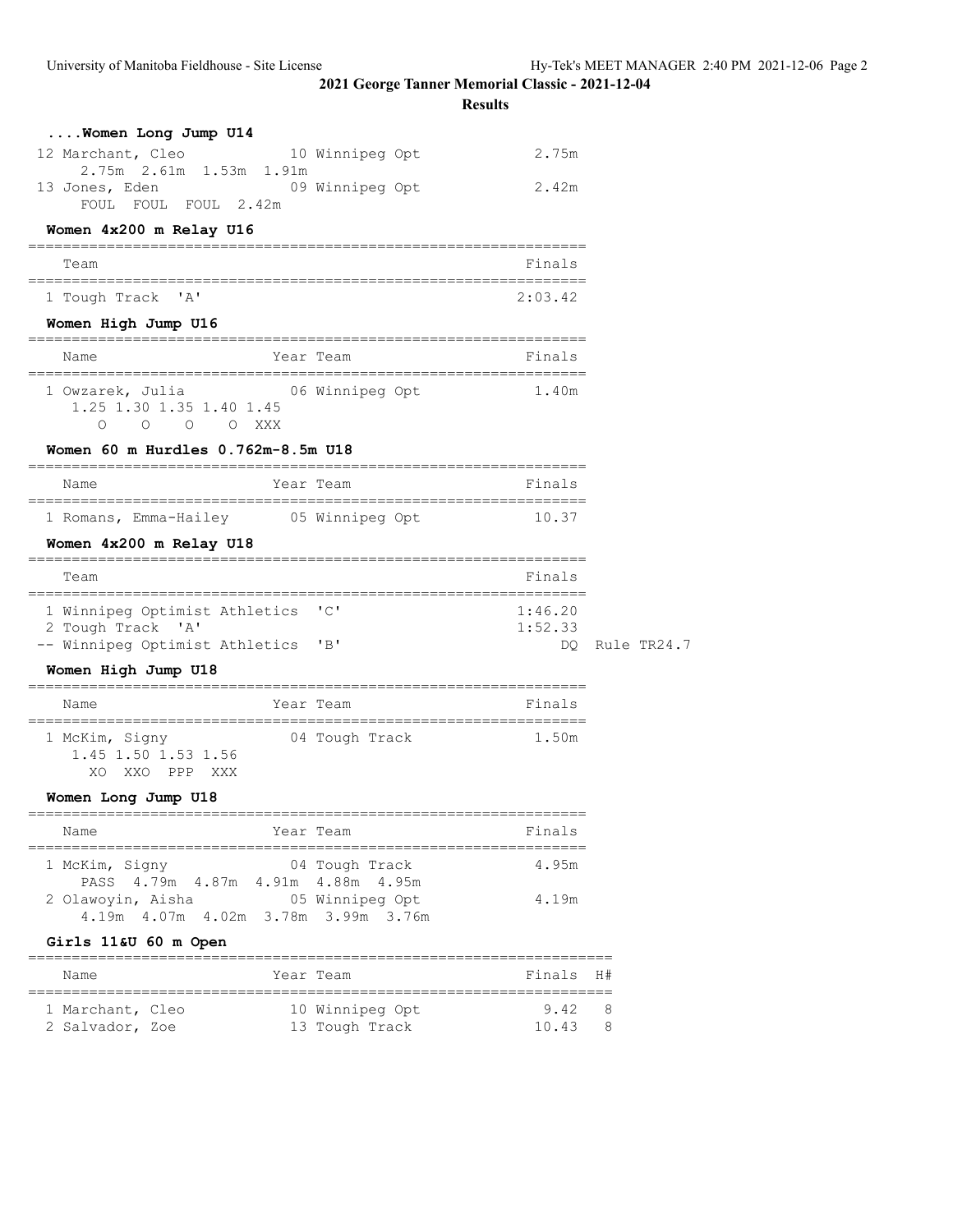**Results**

# **....Girls 11&U 60 m Open**

| 3 Czigler, Cassandra | 11 Winnipeg Opt | 10.92 8 |
|----------------------|-----------------|---------|
|----------------------|-----------------|---------|

# **Girls 12-13 60 m Open**

| Name                    | Year Team          | Finals H# |   |                  |
|-------------------------|--------------------|-----------|---|------------------|
| 1 Waldner, Lillian      | 08 Tough Track     | 8.50      | 5 |                  |
| 2 Nero Mensh, Kamariah  | 08 Tough Track     | 8.65      | 6 |                  |
| 3 Akinlade, Esther      | 08 Winnipeg Opt    | 9.01      | 6 |                  |
| 4 Myers, Molly          | 08 Tough Track     |           |   | $9.19$ 5 $9.182$ |
| 5 Oderemi, Esther       | 09 Winnipeg Opt    | 9.22      | 7 |                  |
| 6 Moyes, Nyah           | 09 Tough Track     | 9.30      | 5 |                  |
| 7 Ireland, Rose         | 08 Stars Athletics | 9.36      | 7 |                  |
| 8 Petrie, Fiona         | 09 Tough Track     | 9.55      | 6 |                  |
| 9 Hendrickson, Claire   | 09 Tough Track     | 9.61      | 6 |                  |
| 10 Eniola, Momooreoluwa | 09 Winnipeg Opt    | 9.77      | 8 |                  |
| 11 Arkova-Tough, Nina   | 09 Tough Track     | 9.87      | 5 |                  |
| 12 Udumullaqe, Kavishi  | 08 Winnipeg Opt    | 9.88      | 7 |                  |
| 13 Oderemi, Elizabeth   | 09 Winnipeg Opt    | 9.93      | 8 |                  |
| 14 Kamara, Cherise      | 09 Stars Athletics | 10.23     | 7 |                  |
| 15 Babuliva, Jaela      | 08 Stars Athletics | 10.64     | 7 |                  |
| 16 Jones, Eden          | 09 Winnipeg Opt    | 10.93     | 7 |                  |
| .                       |                    |           |   |                  |

#### **Women 14-15 60 m Open**

| Name                |  | Year Team          | Finals H# |                |                            |  |  |
|---------------------|--|--------------------|-----------|----------------|----------------------------|--|--|
|                     |  |                    |           |                |                            |  |  |
| 1 Kuypers, Skyler   |  | 06 Winnipeg Opt    | 8.42      | $\overline{3}$ |                            |  |  |
| 2 Burchill, Ayshia  |  | 07 Winnipeg Opt    |           |                | $9.15 \quad 4 \quad 9.150$ |  |  |
| 3 Banman, Sienna    |  | 07 Winnipeg Opt    | 9.31      | - 6            |                            |  |  |
| 4 Toporoski, Brooke |  | 07 Tough Track     | 9.50      | 4              |                            |  |  |
| 5 Malloy, Reece     |  | 07 Stars Athletics | 957       |                |                            |  |  |

#### **Women 16-17 60 m Open**

| Name                | Year Team            | Finals | H#            |         |
|---------------------|----------------------|--------|---------------|---------|
| 1 Tachie, Chelsea   | 05 Winnipeg Opt      | 8.28   | $\mathcal{L}$ |         |
| 2 McKim, Signy      | 04 Tough Track       | 8.33   |               |         |
| 3 Birch, Jazmin     | 05 Winnipeg Opt      | 8.45   |               | 3 8,444 |
| 4 Macinnes, Abigail | 05 Tough Track       | 8.81   | 3             |         |
| 5 Olawoyin, Aisha   | 05 Winnipeg Opt      | 8.88   | 4             |         |
| 6 Cruz, Camille     | 04 Maples Collegiate | 9.09   | 6             |         |
| 7 Peeler, Lauryn    | 04 Winnipeg Opt      | 9.19   |               | 181     |

# **Women 18-19 60 m Open**

| Name                | Year Team          | Finals       | - H # |         |
|---------------------|--------------------|--------------|-------|---------|
| 1 Marriott, Kendall | 03 Manitoba Bisons | 8.36         |       | 2 8.351 |
| 2 Bestland, Abby    | 02 Manitoba Bisons | 8.48 1 8.474 |       |         |
| 3 Simcoe, Jennifer  | 03 Manitoba Bisons | 8.51         |       |         |
| 4 Turner, Hayley    | 02 Manitoba Bisons | 8.61         |       | 3 8,604 |
| 5 English, Natasha  | 03 Manitoba Bisons | 8.61         |       | 3 8,609 |
| 6 Malok, Winny      | 03 Manitoba Bisons | 9.05         | 4     |         |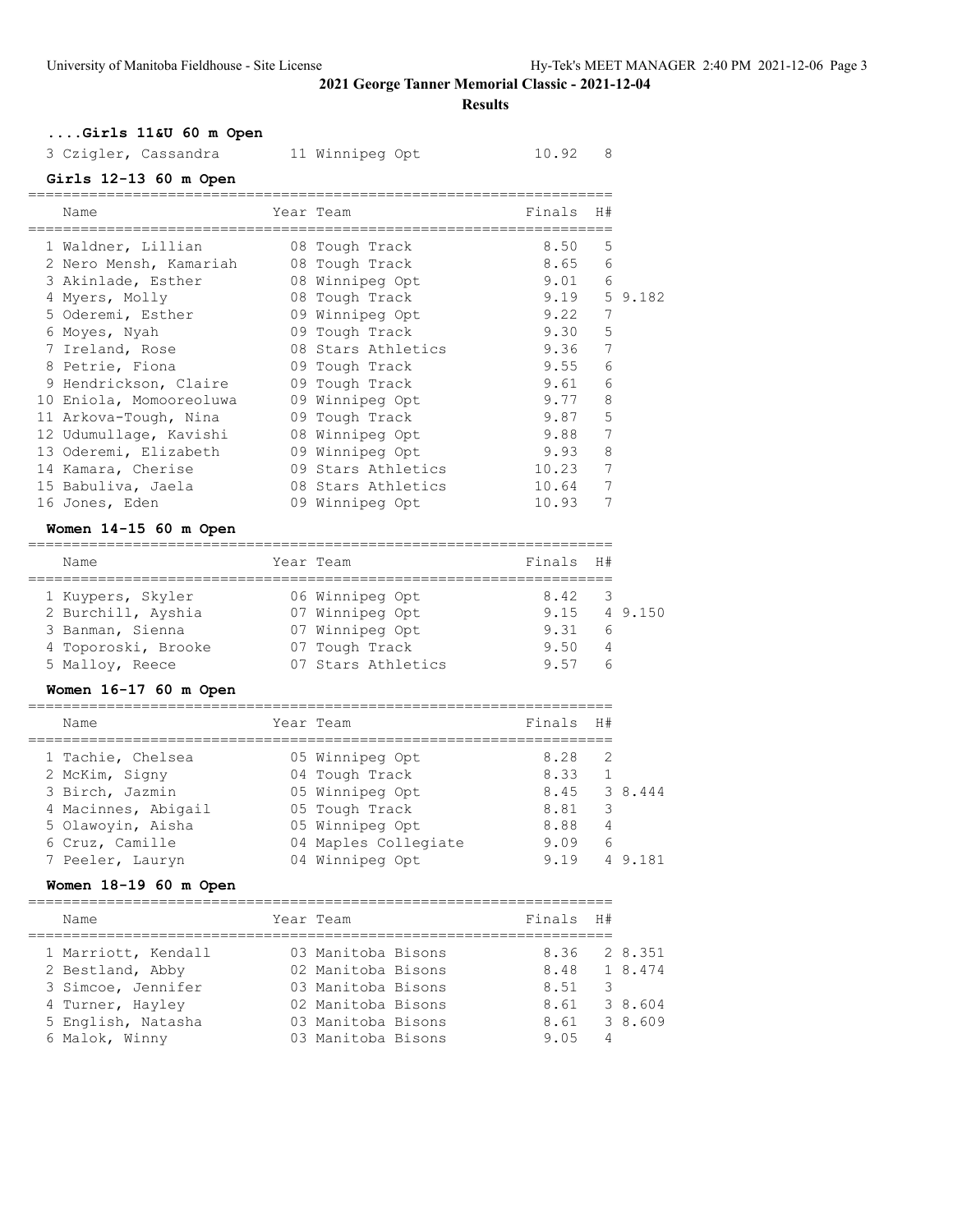# **Results**

# **Women 20-34 60 m Open**

| Name                | Year Team          | Finals | H#             |         |
|---------------------|--------------------|--------|----------------|---------|
| 1 Babalola, Tayo    | 97 Manitoba Bisons | 8.03   | 1              |         |
| 2 Gordon, Donnae    | 01 Manitoba Bisons | 8.06   | 1              |         |
| 3 Hurdal, Kirsten   | 99 Manitoba Bisons | 8.08   | $\mathbf{1}$   |         |
| 4 Odeleye, Eniola   | 01 Manitoba Bisons | 8.10   | 1              |         |
| 5 Jones, Karley     | 00 Manitoba Bisons | 8.23   | $\overline{2}$ |         |
| 6 Davis, Nicole     | 00 Manitoba Bisons | 8.25   | $\mathbf{1}$   |         |
| 7 Ayoade, Amina     | 01 Winnipeg Opt    | 8.36   |                | 2 8.354 |
| 8 Burkard, Annika   | 98 Manitoba Bisons | 8.40   | 2              |         |
| 9 Smith, Sarah      | 99 Manitoba Bisons | 8.45   |                | 2 8.446 |
| 10 Knaggs, Brooklyn | 00 Manitoba Bisons | 8.48   |                | 2 8.474 |
| 11 Morgan, Yvette   | 96 Bison Athlet    | 8.49   | 3              |         |
| 12 Blackner, Emily  | 97 Winnipeg Opt    | 8.70   | $\mathcal{L}$  |         |
| 13 Gundrum, Natalie | 01 Manitoba Bisons | 8.80   | $\overline{4}$ |         |
| 14 Jensen, Eva      | 99 Manitoba Bisons | 9.03   | 4              |         |

# **Women 35+ 60 m Open**

| Name |                                                                                  |           | Finals                                                                      | H#             |
|------|----------------------------------------------------------------------------------|-----------|-----------------------------------------------------------------------------|----------------|
|      |                                                                                  |           |                                                                             |                |
|      |                                                                                  |           | 8.92                                                                        | $\overline{4}$ |
|      |                                                                                  |           | 9.66                                                                        | - 5            |
|      |                                                                                  |           | 10.52                                                                       | - 6            |
|      |                                                                                  |           | 11.83                                                                       | 8              |
|      | 1 Tasche, Hillarie<br>2 Babalola, Omena<br>3 Passler, Breta<br>4 Laurila, Clemus | Year Team | 85 Manitoba Bisons<br>68 Winnipeg Opt<br>65 Winnipeg Opt<br>54 Winnipeg Opt |                |

# **Girls 12-13 300 m Open**

| Name                  | Year Team      |                    | Finals H# |                |
|-----------------------|----------------|--------------------|-----------|----------------|
|                       |                |                    |           |                |
| 1 Waldner, Lillian    | 08 Tough Track |                    | 43.62     | $\overline{4}$ |
| 2 Myers, Molly        | 08 Tough Track |                    | 49.25     | - 5            |
| 3 Hendrickson, Claire | 09 Tough Track |                    | 51.36     | - 5            |
| 4 Ireland, Rose       |                | 08 Stars Athletics | 1:02.46   | - 5            |

#### **Women 14-15 300 m Open**

| Name                                                                                                        | Year Team                                                                                    | Finals                                    | H#                                                                          |
|-------------------------------------------------------------------------------------------------------------|----------------------------------------------------------------------------------------------|-------------------------------------------|-----------------------------------------------------------------------------|
| 1 Lawrence, Amira<br>2 Vande Graaf, Lillian<br>3 Magsino, Marissa<br>4 Torrance, Abigail<br>5 Malloy, Reece | 06 Winnipeg Opt<br>07 Tough Track<br>06 Winnipeg Opt<br>06 Tough Track<br>07 Stars Athletics | 41.41<br>47.34<br>47.96<br>51.08<br>55.06 | $\overline{1}$<br>- 5<br>$\overline{4}$<br>$\overline{4}$<br>$\overline{4}$ |

# **Women 16-17 300 m Open**

| Name                                     |  | Year Team                        | Finals H#      |    |
|------------------------------------------|--|----------------------------------|----------------|----|
| 1 Macinnes, Abigail<br>2 Torrance, Malin |  | 05 Tough Track<br>04 Tough Track | 44.61<br>50.60 | -2 |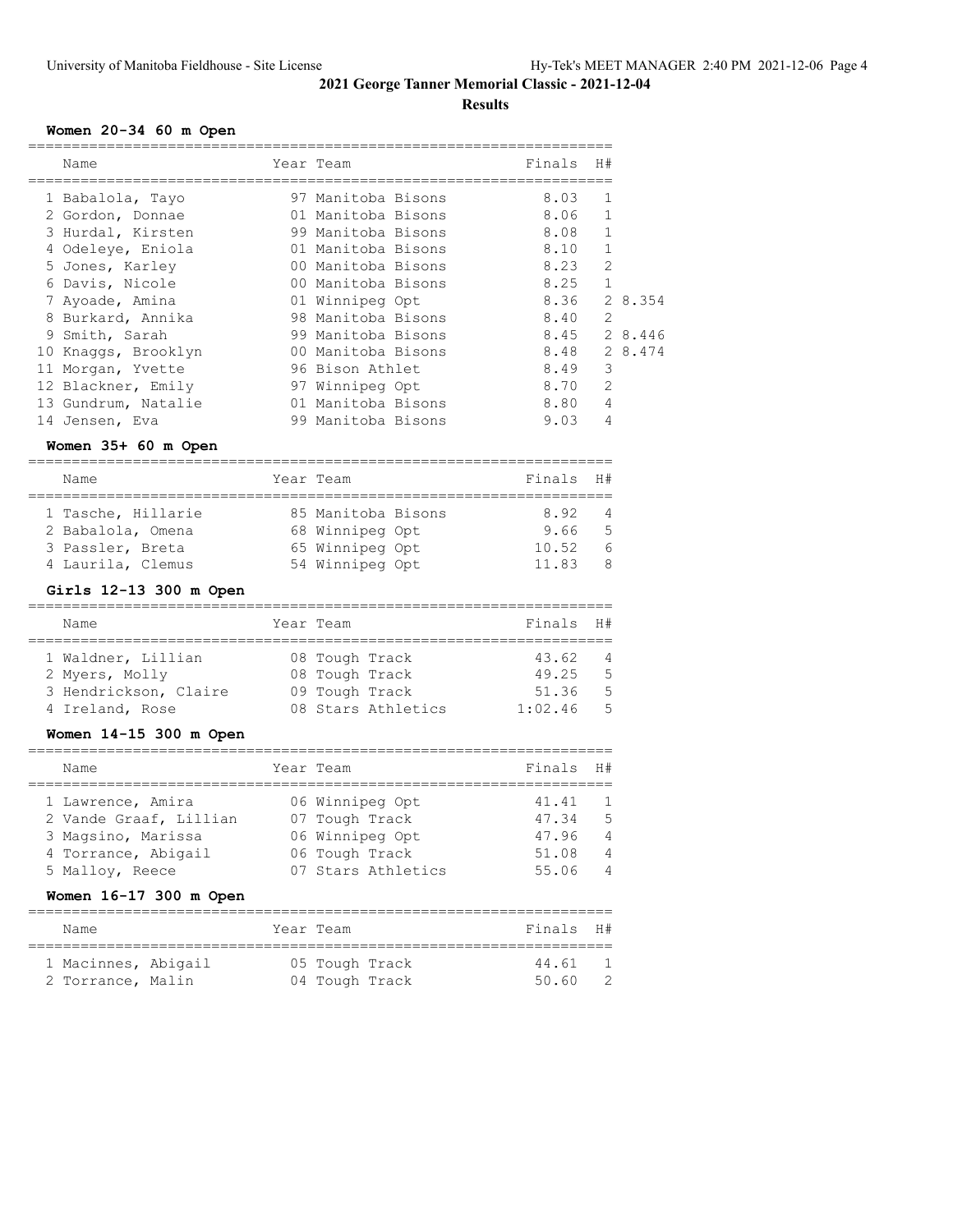|  | Women 18-19 300 m Open |  |  |
|--|------------------------|--|--|
|--|------------------------|--|--|

| women<br>18-19 300 m Open |      |                    |         |                |
|---------------------------|------|--------------------|---------|----------------|
| Name<br>=======           | Year | Team               | Finals  | H#             |
| 1 Davis, Alex             |      | 02 Manitoba Bisons | 43.00   | 1              |
| 2 Marriott, Kendall       |      | 03 Manitoba Bisons | 45.11   | 3              |
| 3 Malok, Winny            |      | 03 Manitoba Bisons | 49.60   | 4              |
| Women 20-34 300 m Open    |      |                    |         |                |
| Name<br>============      | Year | Team               | Finals  | H#             |
| 1 Babalola, Tayo          |      | 97 Manitoba Bisons | 42.78   | 1              |
| 2 Towns, Tara             |      | 99 Manitoba Bisons | 43.86   | $\overline{2}$ |
| 3 Poulton, Tess           |      | 99 Manitoba Bisons | 47.42   | 3              |
| 4 Friesen, Courtney       |      | 98 Manitoba Bisons | 47.54   | $\overline{c}$ |
| 5 Wrublowsky, Megan       |      | 98 Manitoba Bisons | 48.54   | 3              |
| Girls 11&U 600 m Open     |      |                    |         |                |
| Name                      |      | Year Team          | Finals  | H#             |
| 1 Mick, Summer            |      | 10 Tough Track     | 2:18.56 | 3              |
| Girls 12-13 600 m Open    |      |                    |         |                |
| Name                      |      | Year Team          | Finals  | H#             |
| 1 De Smet, Annika         |      | 08 Winnipeg Opt    | 1:44.71 | 1              |
| 2 Hendrickson, Claire     |      | 09 Tough Track     | 1:57.39 | 3              |
| 3 Arkova-Tough, Nina      |      | 09 Tough Track     | 2:05.36 | 3              |
| Women 14-15 600 m Open    |      |                    |         |                |
| Name                      |      | Year Team          | Finals  | H#             |
| 1 Sigurdson, Kate         |      | 06 Tough Track     | 1:55.54 | 2              |
| Women 16-17 600 m Open    |      |                    |         |                |
| Name                      |      | Year Team          | Finals  | H#             |
| 1 Barnet, Adra            |      | 05 Winnipeg Opt    | 1:42.05 | 1              |
| 2 Tufford, Reese          |      | 04 Winnipeg Opt    | 1:42.90 | 2              |
| 3 Harz, Logan             |      | 05 Winnipeg Opt    | 1:46.50 | 1              |
| 4 Goncalves, Ava          |      | 05 Winnipeg Opt    | 1:48.10 | 2              |
| 5 Francis, Lily           |      | 04 Manitoba Bisons | 1:52.28 | $\mathbf 1$    |
| Women 20-34 600 m Open    |      |                    |         |                |
| Name                      |      | Year Team          | Finals  | H#             |
| 1 Goodall, Darby          |      | 99 Manitoba Bisons | 1:40.74 | 1              |
| 2 Nwagbo, Chioma          |      | 00 Manitoba Bisons | 1:41.30 | 1              |
| 3 Watson, Emily           |      | 00 Manitoba Bisons | 1:48.39 | $\overline{2}$ |
| 4 Poulton, Dana           |      | 01 Manitoba Bisons | 1:51.17 | 2              |
|                           |      |                    |         |                |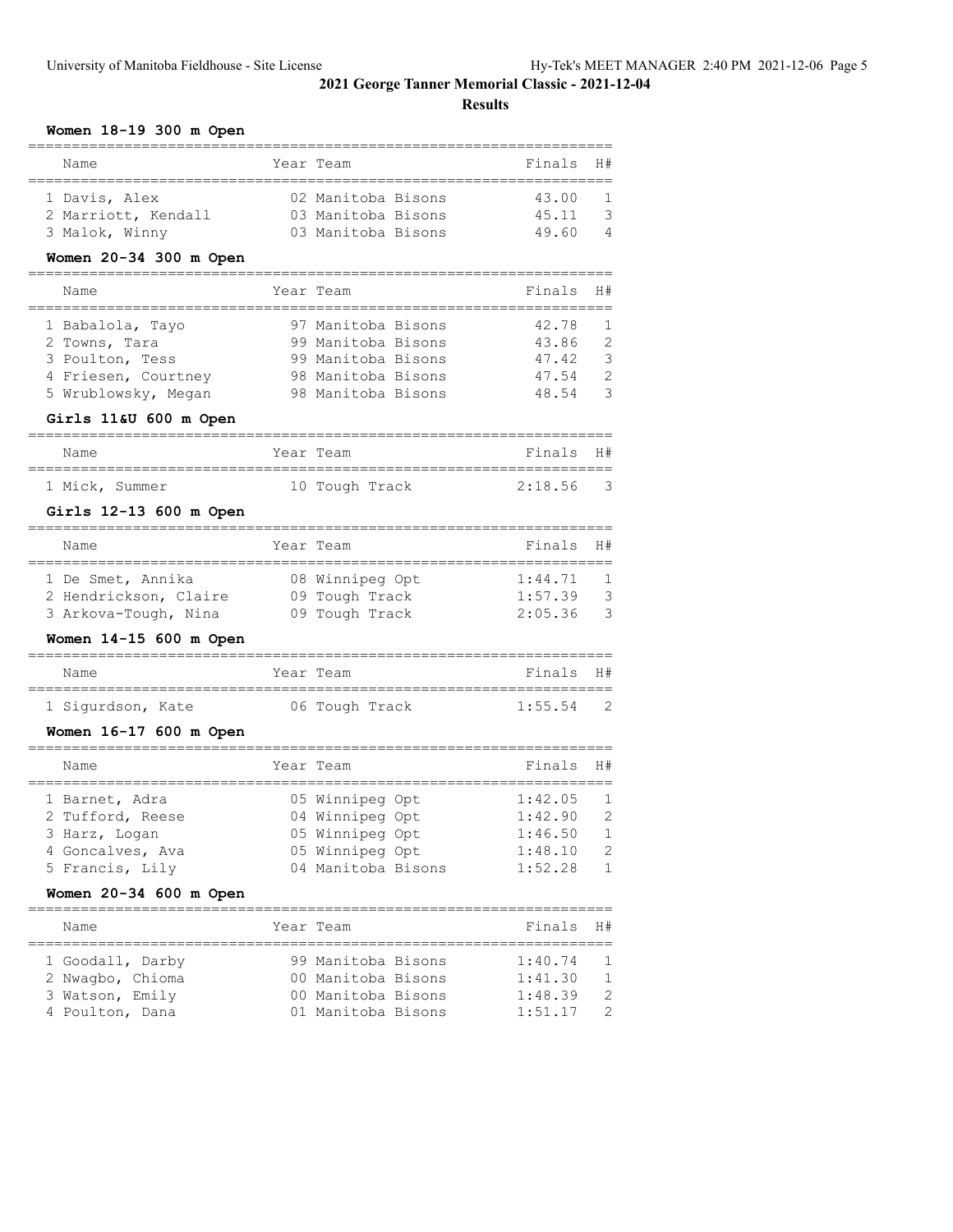| Girls 12-13 1000 m Open                        |                                             |                      |
|------------------------------------------------|---------------------------------------------|----------------------|
| Name                                           | Year Team                                   | Finals               |
| 1 Aiello, Lilianna                             | 08 Winnipeg Opt                             | 3:23.35              |
| Women 14-15 1000 m Open                        |                                             |                      |
| Name                                           | Year Team                                   | Finals               |
| 1 Gross, Sara                                  | 06 Last Mile At                             | 3:26.35              |
| Women 16-17 1000 m Open                        |                                             |                      |
| Name                                           | Year Team                                   | Finals               |
| 1 Klassen, Lena                                | 05 Winnipeg Opt                             | 3:13.36<br>3:14.52   |
| 2 Pauley, Mackenzie<br>Women 16-17 3000 m Open | 05 Winnipeg Opt                             |                      |
|                                                |                                             |                      |
| Name                                           | Year Team                                   | Finals               |
| 1 Christie, Cadence<br>2 Peterson, Kristin     | 04 Winnipeg Opt<br>04 Last Mile At          | 10:26.04<br>12:00.57 |
| Women 18-19 3000 m Open                        |                                             |                      |
|                                                |                                             |                      |
| Name                                           | Year Team                                   | Finals               |
|                                                |                                             |                      |
| 1 Niblock, Annika                              | 02 Manitoba Bisons                          | 12:17.52             |
| 2 Brown, Naomi                                 | 03 Triathlon Manitoba<br>02 Manitoba Bisons | 12:23.68<br>12:53.90 |
| 3 Van Heyst, Megan<br>Women 20-34 3000 m Open  |                                             |                      |
| Name                                           | Year Team                                   | Finals               |
| 1 Kroeker, Angela                              | 01 Manitoba Bisons                          | 10:27.60             |
| 2 Shier, Aspen                                 | 01 Manitoba Bisons                          | 11:46.78             |
| Women 18-19 60 m Hurdles 0.84m-8.5m Open       |                                             |                      |
| Name                                           | Year Team                                   | Finals               |
| 1 Mann, Rachel                                 | 02 Manitoba Bisons                          | 9.70                 |
| Women 20-34 60 m Hurdles 0.84m-8.5m Open       |                                             |                      |
| Name                                           | Year Team                                   | Finals               |
| 1 Smith, Sarah                                 | 99 Manitoba Bisons                          | 9.53                 |
| 2 Poulton, Tess<br>3 Gurney, Asha              | 99 Manitoba Bisons<br>01 Manitoba Bisons    | 10.16<br>10.19       |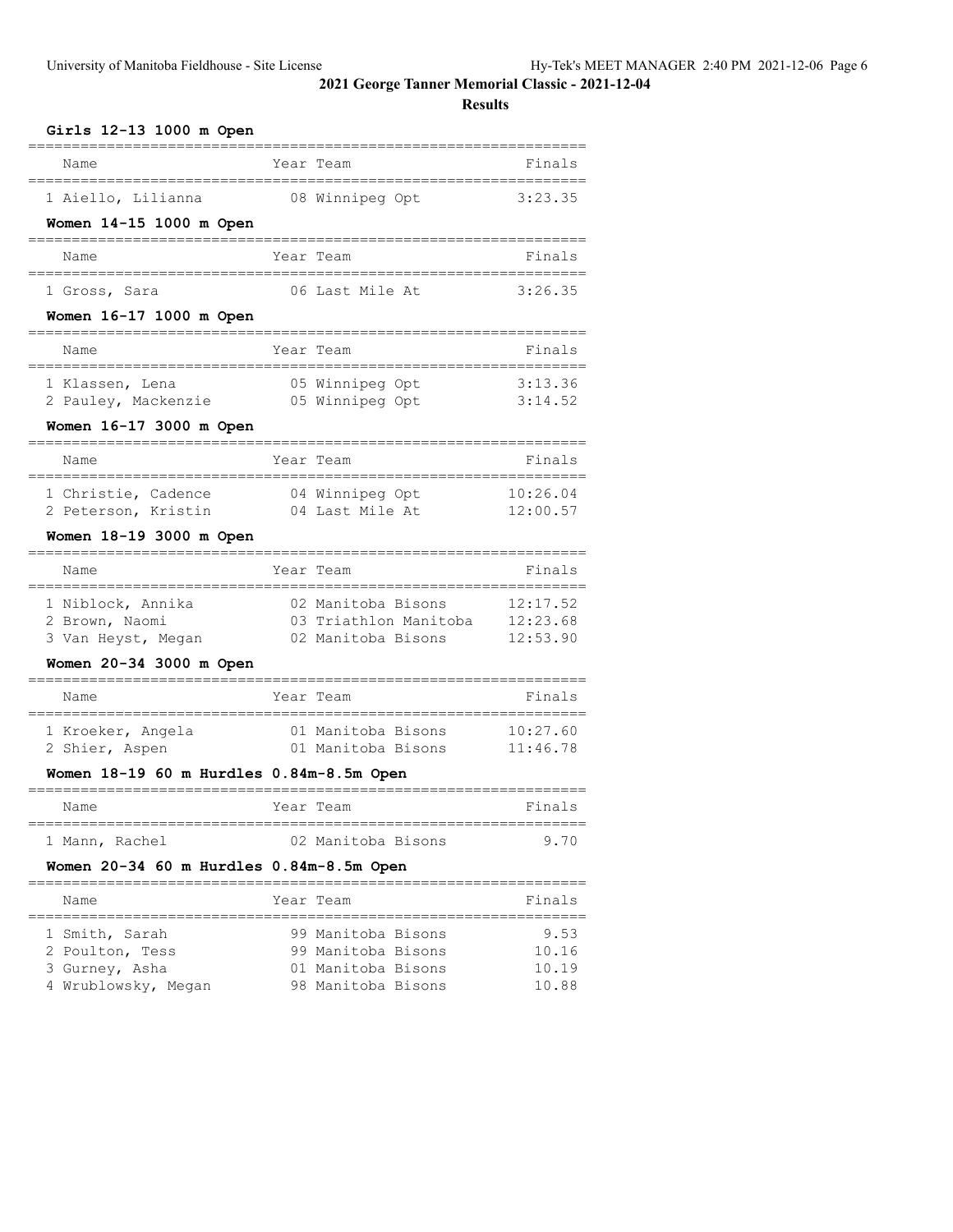#### **Results**

| Women 35+ 60 m Hurdles 0.84m-8.5m Open   |         |
|------------------------------------------|---------|
| Year Team<br>Name                        | Finals  |
| 1 Tasche, Hillarie<br>85 Manitoba Bisons | 12.67   |
| Women 4x200 m Relay Open                 |         |
| Team                                     | Finals  |
| 1 Tough Track 'A'                        | 1:52.37 |
| Women 18-19 High Jump Open               |         |

| Name                 |                          |            |  | Year Team          |  | Finals |
|----------------------|--------------------------|------------|--|--------------------|--|--------|
|                      |                          |            |  |                    |  |        |
| 1 Deurbrouck, Jaylyn |                          |            |  | 03 Manitoba Bisons |  | 1.50m  |
|                      | 1.40 1.45 1.50 1.53 1.56 |            |  |                    |  |        |
| PPP                  |                          | XO PPP XXX |  |                    |  |        |

#### **Women 20-34 High Jump Open**

| Name                                                                           | Year Team          | Finals |
|--------------------------------------------------------------------------------|--------------------|--------|
| 1 Gundrum, Natalie<br>1.40 1.45 1.50 1.53 1.56 1.61<br>O XO PPP XXO XXX<br>PPP | 01 Manitoba Bisons | 1.56m  |
| 2 Ayoade, Amina<br>1.40 1.45 1.50 1.53 1.56<br>∩<br>n ppp<br>∩<br>XXX          | 01 Winnipeg Opt    | 1.50m  |

# **Women 35+ High Jump Open**

| Name                                                   | Year Team          | Finals |
|--------------------------------------------------------|--------------------|--------|
| -- Tasche, Hillarie<br>1.40 1.45<br><b>XXX</b><br>PPP. | 85 Manitoba Bisons | ΝH     |

# **Women 20-34 Long Jump Open**

| Name<br>Year Team                                                                                                      | Finals |
|------------------------------------------------------------------------------------------------------------------------|--------|
| 1 Hurdal, Kirsten 59 Manitoba Bisons<br>FOUL FOUL FOUL 5.17m 5.47m FOUL                                                | 5.47m  |
| 2 Rajapakse, Dinu (01 Manitoba Bisons<br>4.67m  4.81m  FOUL  4.61m  FOUL  4.90m                                        | 4.90m  |
| 3 Adepoju, Eniola<br>99 Manitoba Bisons<br>4.89m FOUL FOUL FOUL PASS PASS                                              | 4.89m  |
| 4 Odeleye, Eniola 61 Manitoba Bisons<br>4.70m  4.56m  4.57m  FOUL  4.39m  FOUL                                         | 4.70m  |
| 01 Manitoba Bisons<br>5 Gordon, Donnae                                                                                 | 4.59m  |
| 4.59m  4.48m  FOUL  4.27m  4.56m  FOUL<br>00 Manitoba Bisons<br>6 Chesley, Lexis                                       | 4.50m  |
| 4.25m  4.41m  4.50m  4.42m  4.09m  4.36m<br>7 Knaggs, Brooklyn 60 Manitoba Bisons<br>FOUL 4.34m FOUL FOUL FOUL<br>FOUL | 4.34m  |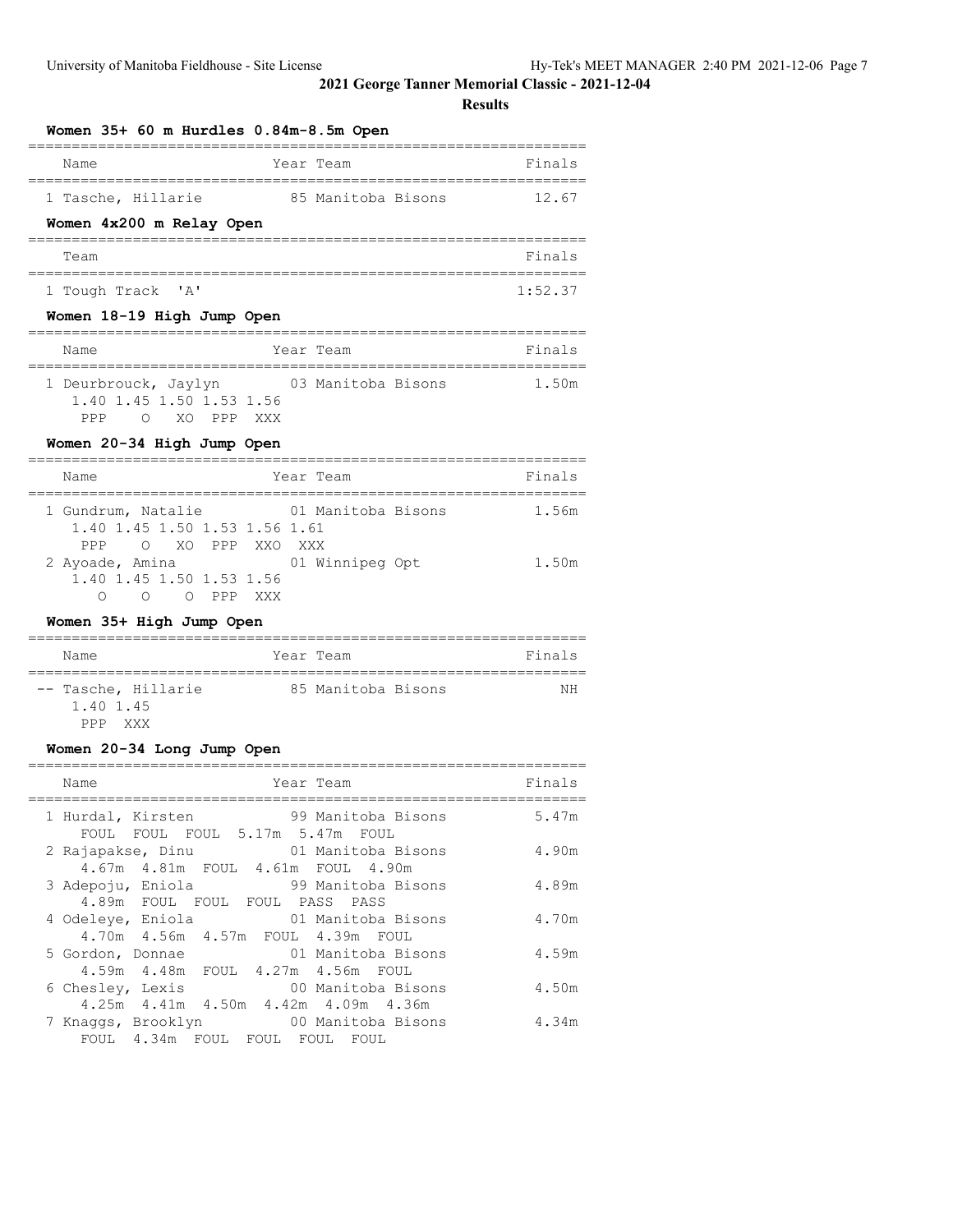#### **Results**

**Women 18-19 Shot Put 4kg Open**

| Year Team<br>Name                                                           | Finals |
|-----------------------------------------------------------------------------|--------|
| 1 Smith, Janai<br>02 Manitoba Bisons<br>9.61m 9.35m 9.18m 8.86m 8.82m 8.92m | 9.61m  |
| 03 Manitoba Bisons<br>2 English, Natasha<br>FOUL 8.30m FOUL FOUL 7.98m FOUL | 8.30m  |

# **Women 20-34 Shot Put 4kg Open**

| Name              |  | Year Team |                                                           | Finals |
|-------------------|--|-----------|-----------------------------------------------------------|--------|
| 1 McConnell, Anna |  |           | 00 Manitoba Bisons<br>FOUL 13.29m 13.45m FOUL 12.58m FOUL | 13.45m |
| 2 Gurney, Asha    |  |           | 01 Manitoba Bisons<br>8.16m 8.86m 8.07m 8.86m 8.70m 8.37m | 8.86m  |

# **Women 18-19 Weight Throw 9.07kg Open**

| Name               | Year Team                   | Finals |
|--------------------|-----------------------------|--------|
| 1 English, Natasha | 03 Manitoba Bisons          | 9.14m  |
| 8 24m              | FOUL FOUL 8.14m 9.11m 9.14m |        |

#### **Women 20-34 Weight Throw 9.07kg Open**

| Name                                             | Year Team                                                   | Finals |
|--------------------------------------------------|-------------------------------------------------------------|--------|
| 1 Clarke, Kaitlyn                                | 01 Manitoba Bisons<br>12.02m FOUL FOUL 11.64m 12.83m 13.42m | 13.42m |
| 2 Matwyczuk, Alexa<br>FOUL 11.71m FOUL FOUL FOUL | 93 Flying M Ath<br>FOUL.                                    | 11.71m |
| 3 Grewal, Divivot<br>7.93m FOUL 8.23m 7.76m FOUL | 99 Manitoba Bisons<br>FOUL.                                 | 8.23m  |
|                                                  |                                                             |        |

#### **Women Shot Put 3kg Masters**

| Name                                                    | Year Team                                       | Finals |
|---------------------------------------------------------|-------------------------------------------------|--------|
| 1 Passler, Breta<br>6.15m 6.10m 5.97m 5.85m 5.83m 5.47m | 65 Winnipeg Opt                                 | 6.15m  |
| 2 Laurila, Clemus<br>FOUL.                              | 54 Winnipeg Opt<br>FOUL 4.09m 4.70m 5.07m 4.69m | 5.07m  |

# **Women 60 m Ambulatory Para Ambulatory**

| Name |                      | Year Team       | Finals |
|------|----------------------|-----------------|--------|
|      |                      |                 |        |
|      | 1 Orchard, Vesta T20 | 01 Winnipeg Opt | 9 67   |

#### **Women 300 m Ambulatory Para Ambulatory**

| Name                 |  | Year Team       |  | Finals |
|----------------------|--|-----------------|--|--------|
| 1 Orchard, Vesta T20 |  | 01 Winnipeg Opt |  | 53.63  |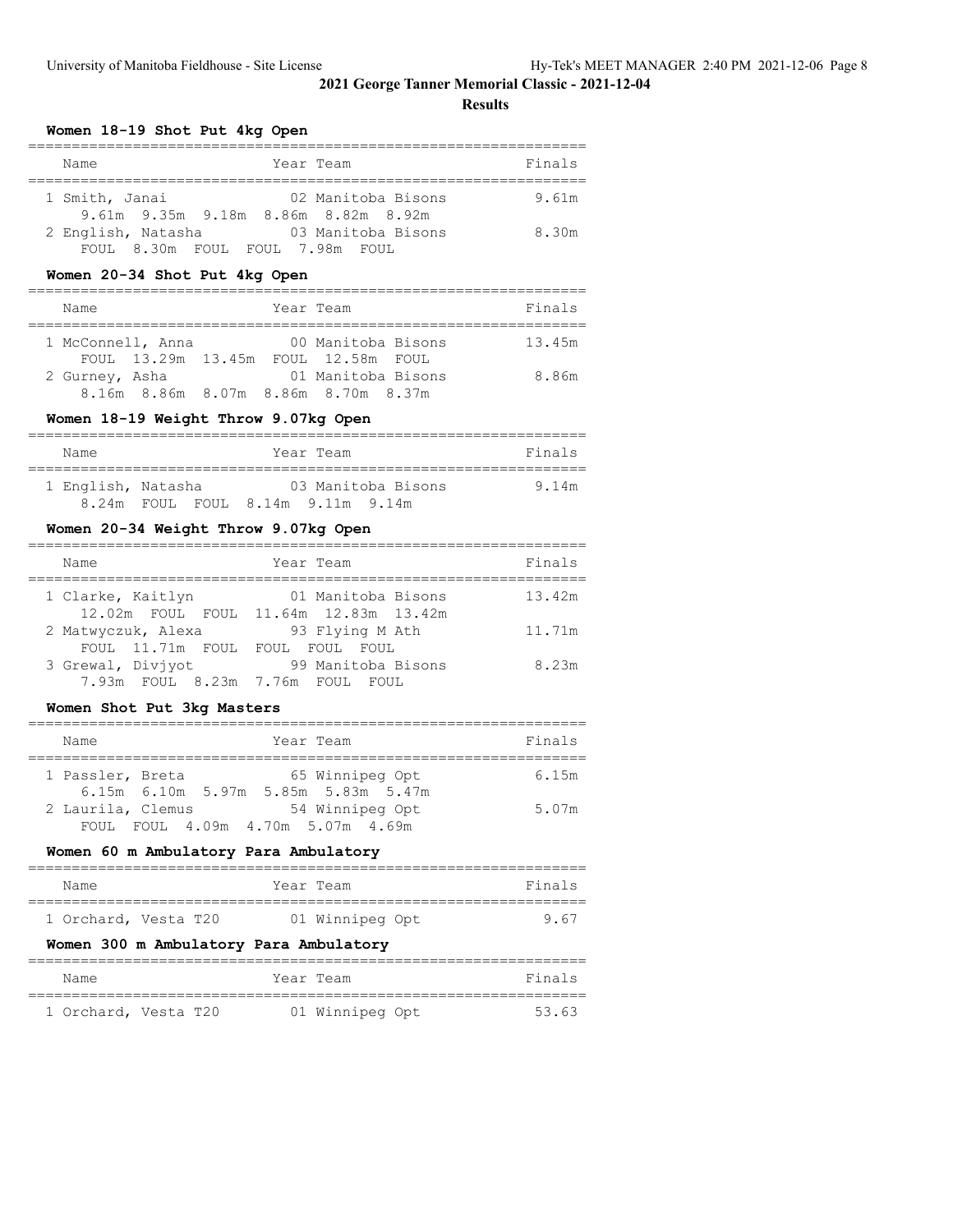**Results**

#### **Men Long Jump U12**

| Year Team<br>Name                                                                               | Finals |
|-------------------------------------------------------------------------------------------------|--------|
| 12 Winnipeg Opt<br>1 Dalke, Maxwell<br>$3.04m$ $3.13m$ $3.28m$ $3.11m$                          | 3.28m  |
| 2 Sukich, Colton<br>10 Winnipeg Opt<br>$3.05m$ $3.23m$ $2.34m$ $2.87m$                          | 3.23m  |
| 12 Stars Athletics<br>3 Alkhalee, Araz                                                          | 2.21m  |
| 2.15m 2.21m 1.98m 1.58m<br>13 Stars Athletics<br>4 Mutobawo, Fabien<br>FOUL 1.69m FOUL<br>FOUL. | 1.69m  |

# **Men 60 m Hurdles 0.762m-7.5m U14**

| Name             | Year Team |                    | Finals |
|------------------|-----------|--------------------|--------|
| 1 Muula, Kyle    |           | 09 Stars Athletics | 14.04  |
| 2 Alkhalee, Ayaz |           | 08 Stars Athletics | 14 15  |

# **Men Long Jump U14**

| Name                                                              | Year Team          | Finals |
|-------------------------------------------------------------------|--------------------|--------|
| 1 Kaicombey, Talehun 08 Stars Athletics<br>PASS 3.65m 4.10m 4.16m |                    | 4.16m  |
| 09 Tough Track<br>2 Conlon, Gregory<br>3.94m 3.67m 3.85m 3.76m    |                    | 3.94m  |
| 3 Dalke, Edwin<br>2.83m 3.56m 3.08m 3.47m                         | 09 Winnipeg Opt    | 3.56m  |
| 4 Jayaraman, Rohan 69 Winnipeg Opt<br>FOUL 2.91m FOUL 2.99m       |                    | 2.99m  |
| 5 Kamara, Sean<br>2.63m 2.40m 2.81m FOUL                          | 09 Stars Athletics | 2.81m  |
| 6 Alkhalee, Ayaz<br>2.40m FOUL 2.44m 2.35m                        | 08 Stars Athletics | 2.44m  |

#### **Men Long Jump U16**

| Name                                                                             | Year Team | Finals |
|----------------------------------------------------------------------------------|-----------|--------|
| 1 Hutchison-Campbell, Conn 06 Winnipeg Opt<br>5.19m 5.06m 3.56m 5.12m 5.13m FOUL |           | 519m   |

#### **Men 60 m Hurdles 0.914m-8.5m U18**

| Name                  | Year Team |                    | Finals |
|-----------------------|-----------|--------------------|--------|
|                       |           |                    |        |
| 1 Alkhalee, Dawood    |           | 04 Stars Athletics | 11.10  |
| Men 4x200 m Relay U18 |           |                    |        |
|                       |           |                    |        |
|                       |           |                    |        |

#### Team Finals ================================================================ 1 Tough Track 'A' 1:35.47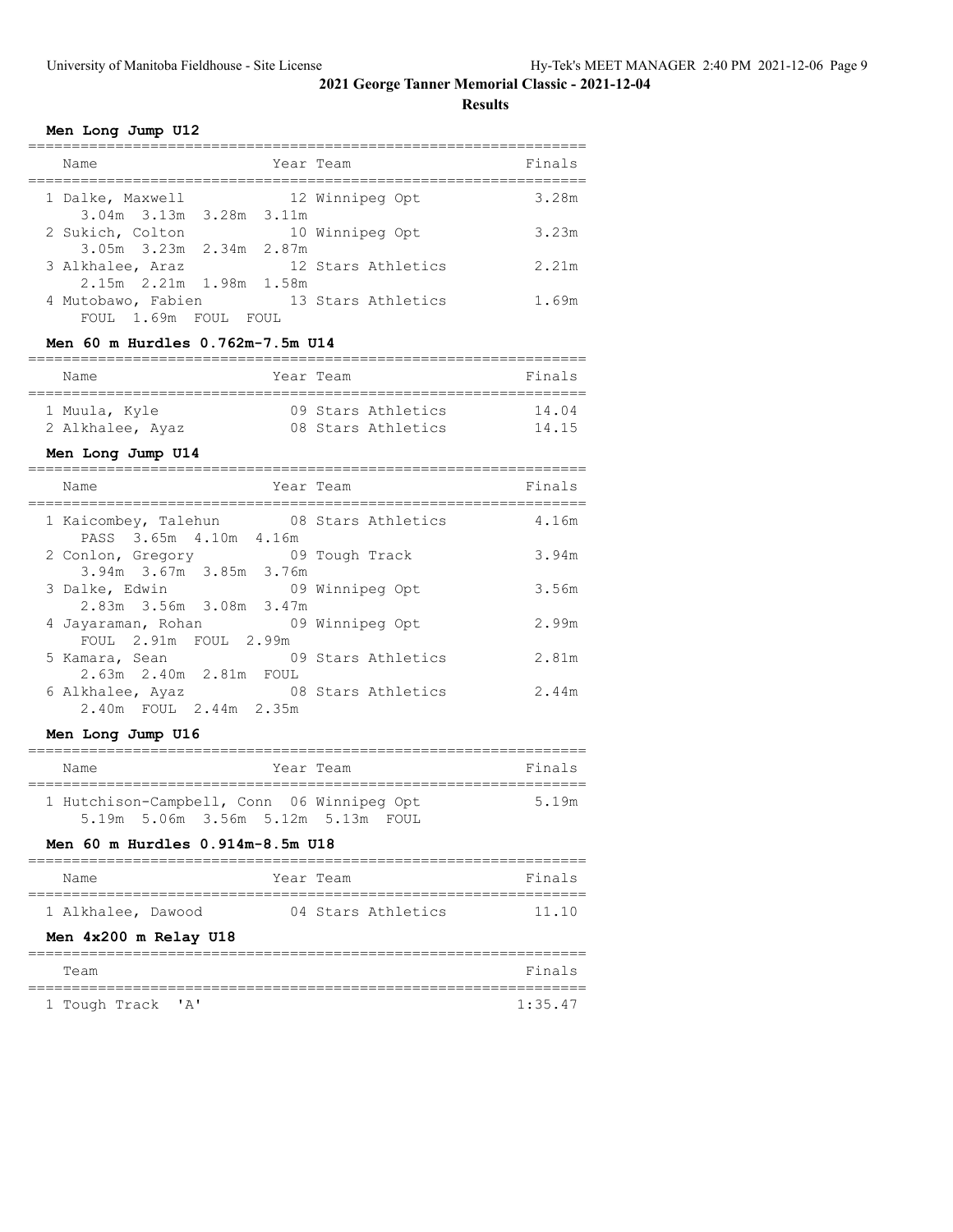**Results**

#### **Men Long Jump U18**

| Name                                                             | Year Team            | Finals |
|------------------------------------------------------------------|----------------------|--------|
| 1 Odeleye, Olayinka<br>$6.07m$ 5.98m $6.03m$ 6.08m $6.17m$ 6.02m | 05 Winnipeg Opt      | 6.17m  |
| 2 Madrid, Marc                                                   | 04 Maples Collegiate | 5.25m  |
| 5.12m 5.19m 4.49m 5.25m FOUL 4.50m<br>3 Alkhalee, Dawood         | 04 Stars Athletics   | 4.21m  |
| PASS PASS PASS PASS 4.21m<br>PASS                                |                      |        |

# **Men Shot Put 5kg U18**

| Name             |                                          | Year Team |                 | Finals |
|------------------|------------------------------------------|-----------|-----------------|--------|
| 1 Barnych, Dylan |                                          |           | 05 Winnipeg Opt | 12.15m |
|                  | 9.65m 11.14m 11.33m 11.95m 11.51m 12.15m |           |                 |        |

# **Men Weight Throw 9.07kg U18**

| Name             |  | Year Team                                                       | Finals |
|------------------|--|-----------------------------------------------------------------|--------|
| 1 Barnych, Dylan |  | 05 Winnipeg Opt<br>16.10m  17.20m  16.58m  15.71m  17.11m  FOUL | 17.20m |

#### **Men 4x200 m Relay U20**

| Team |                   |  |  | Finals  |
|------|-------------------|--|--|---------|
|      |                   |  |  |         |
|      | 1 Tough Track 'A' |  |  | 1:47.39 |

# **Men 11&U 60 m Open**

| Name                | Year Team              | Finals H# |            |
|---------------------|------------------------|-----------|------------|
|                     |                        |           |            |
| 1 Joseph, Abel      | 11 Dash Athletics Club | 9.46      | 6          |
| 2 Sukich, Colton    | 10 Winnipeg Opt        | 9.77      | -5         |
| 3 Dalke, Maxwell    | 12 Winnipeg Opt        | 10.11     | .5         |
| 4 Kunzelman, Cayden | 12 Tough Track         | 10.58     | 4          |
| 5 Mutobawo, Fabien  | 13 Stars Athletics     | 11.13     | .5         |
| 6 Alkhalee, Araz    | 12 Stars Athletics     | 11.15     | $\epsilon$ |

#### **Men 12-13 60 m Open**

|  | Name                 | Year Team          | Finals | H#             |
|--|----------------------|--------------------|--------|----------------|
|  | 1 Kaicombey, Talehun | 08 Stars Athletics | 8.67   | 6              |
|  | 2 Conlon, Gregory    | 09 Tough Track     | 9.14   | $\overline{4}$ |
|  | 3 Sakendu, Tian      | 08 Stars Athletics | 9.19   | 5              |
|  | 4 Dalke, Edwin       | 09 Winnipeg Opt    | 9.62   | 4              |
|  | 5 Kamara, Sean       | 09 Stars Athletics | 10.13  | 5              |
|  | 6 Muula, Kyle        | 09 Stars Athletics | 10.57  | 6              |
|  | 7 Jayaraman, Rohan   | 09 Winnipeg Opt    | 10.66  | 6              |
|  | 8 Alkhalee, Ayaz     | 08 Stars Athletics | 10.85  | 4              |
|  |                      |                    |        |                |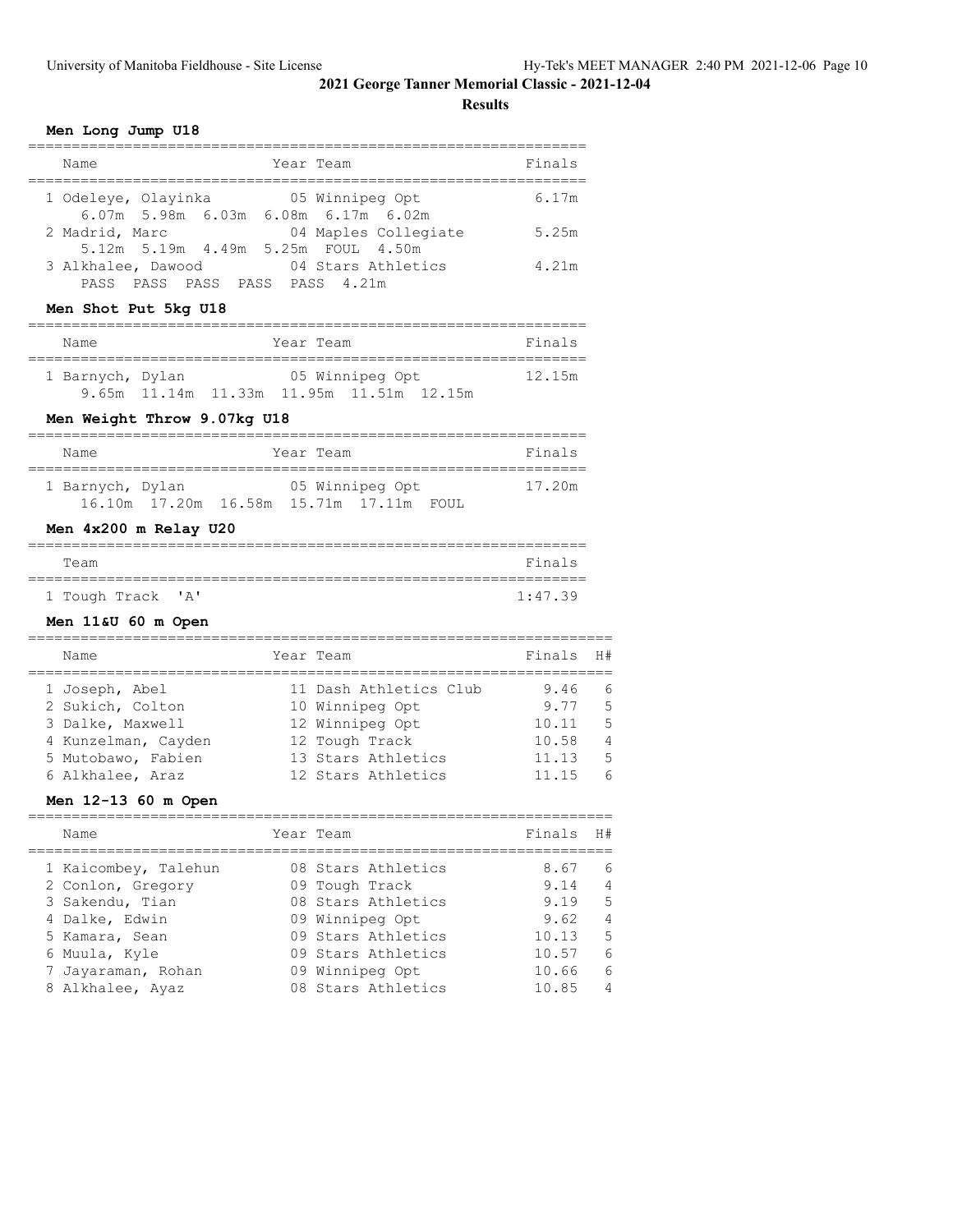**Results**

===================================================================

#### **Men 14-15 60 m Open**

| Name                       |  | Year Team          | Finals H# |               |
|----------------------------|--|--------------------|-----------|---------------|
|                            |  |                    |           |               |
| 1 Robson, Ethan            |  | 06 Tough Track     | 7.61 3    |               |
| 2 Burchill, Terick         |  | 07 Winnipeg Opt    | 7.93      |               |
| 3 Hutchison-Campbell, Conn |  | 06 Winnipeg Opt    | 8.04      | $\mathcal{R}$ |
| 4 Bazan, Dylan             |  | 07 Winnipeg Opt    | 8.36      |               |
| 5 Amanullah, Subhan        |  | 07 Stars Athletics | 8.63      | 气             |

# **Men 16-17 60 m Open**

| Name                | Year Team              | Finals | H#            |        |
|---------------------|------------------------|--------|---------------|--------|
| 1 Davis, Tyrell     | 04 Unattached-Manitoba | 7.02   |               |        |
| 2 White, Grant      | 04 Winnipeg Opt        | 7.12   |               |        |
| 3 Odeleye, Olayinka | 05 Winnipeg Opt        | 7.44   |               |        |
| 4 Reimer, Jacob     | 05 Tough Track         | 7.58   | 3             |        |
| 5 Nguyen, Alexander | 05 Tough Track         | 7.69   |               | 27.690 |
| 6 Dizon, Ryden      | 04 Winnipeg Opt        | 7.87   | $\mathcal{L}$ |        |
| 7 Madrid, Marc      | 04 Maples Collegiate   | 8.17   | 6             |        |
| 8 Alkhalee, Dawood  | 04 Stars Athletics     | 8.62   | 6             |        |

# **Men 18-19 60 m Open**

| Name                  | Year Team          | Finals | H#            |         |
|-----------------------|--------------------|--------|---------------|---------|
| 1 Andres, Adam        | 03 Manitoba Bisons | 7.51   |               |         |
| 2 Bruning-Haid, Misha | 03 Manitoba Bisons | 7.60   | $\mathcal{L}$ |         |
| 3 Turner, Daxx        | 02 Manitoba Bisons | 7.69   |               | 2 7.683 |
| 4 Fabregas, Jorden    | 03 Manitoba Bisons | 7.69   |               | 2 7.690 |
| 5 Norea, Caelan       | 02 Manitoba Bisons | 7.77   | 2             |         |
| 6 Coward, Khalil      | 03 Manitoba Bisons | 8.12   | 3             |         |
| 7 Mtwangi, Harith     | 02 Manitoba Bisons | 8.18   | 2             |         |

# **Men 20-34 60 m Open**

| Name                              | Year Team                                 | Finals       | H#                               |
|-----------------------------------|-------------------------------------------|--------------|----------------------------------|
| 1 Lewis, Brian<br>2 Joseph, Josh  | 99 Manitoba Bisons<br>00 Manitoba Bisons  | 6.94<br>7.27 | $\overline{1}$<br>$\overline{1}$ |
| 3 Brar, Simranjeet Singh          | 93 Winnipeg Opt                           | 7.48         | $\mathbf{1}$                     |
| 4 Mayuom, Yuot<br>5 Maula, Oliver | 00 Unattached-Manitoba<br>98 Winnipeg Opt | 7.59<br>7.86 | 3<br>4                           |
| 6 Onraet, Derek                   | 99 Manitoba Bisons                        | 8.19         | -3                               |

#### **Men 35+ 60 m Open**

| Name                                                         | Year Team                                             | Finals H#            |                          |
|--------------------------------------------------------------|-------------------------------------------------------|----------------------|--------------------------|
| 1 Morris, Michael<br>2 Stewart, George<br>3 Fatoye, Adetunji | 77 Winnipeg Opt<br>59 Winnipeg Opt<br>66 Winnipeg Opt | 7.82<br>9.26<br>9.49 | $\overline{4}$<br>4<br>4 |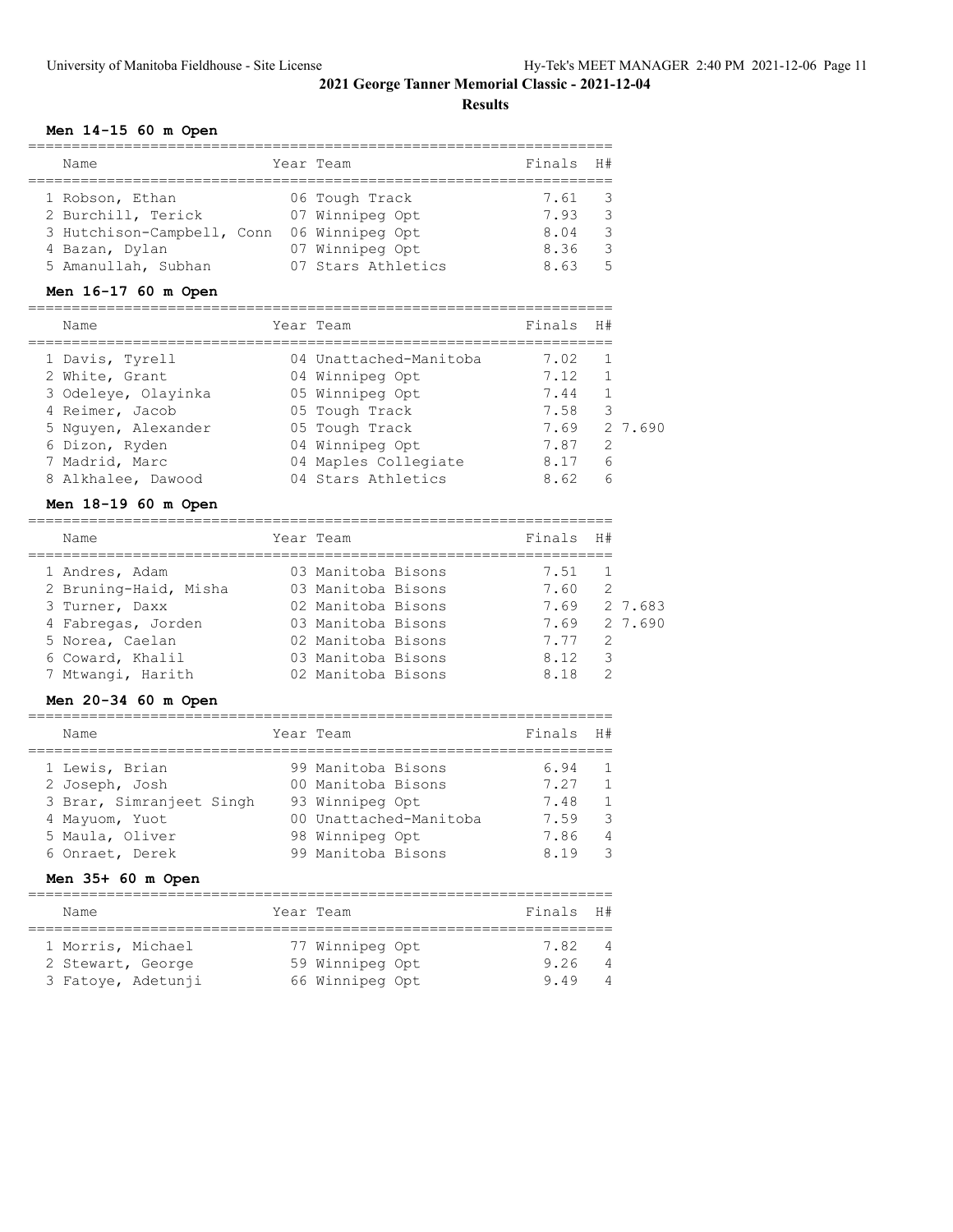**Results**

#### **Men 11&U 300 m Open**

| Name                                    |           | Year Team              | Finals  | H#           |
|-----------------------------------------|-----------|------------------------|---------|--------------|
| 1 Scholl, Johnathan                     |           | 10 Tough Track         | 55.16   | 4            |
| 2 Alkhalee, Araz                        |           | 12 Stars Athletics     | 1:06.92 | 5            |
| 3 Mutobawo, Fabien                      |           | 13 Stars Athletics     | 1:13.45 | 4            |
| Men 12-13 300 m Open                    |           |                        |         |              |
| Name                                    |           | Year Team              | Finals  | H#           |
| 1 Sakendu, Tian                         |           | 08 Stars Athletics     | 50.60   | 4            |
| 2 Conlon, Gregory                       |           | 09 Tough Track         | 51.04   | 3            |
| 3 Alkhalee, Ayaz                        |           | 08 Stars Athletics     | 1:00.15 | 5            |
| 4 Kamara, Sean                          |           | 09 Stars Athletics     | 1:01.31 | 4            |
| Men 14-15 300 m Open                    |           |                        |         |              |
| Name                                    |           | Year Team              | Finals  | H#           |
| 1 Hooper, Owen                          |           | 07 Tough Track         | 42.64   | 3            |
| 2 Amanullah, Subhan                     |           | 07 Stars Athletics     | 52.30   | 5            |
| Men 16-17 300 m Open                    |           |                        |         |              |
| Name                                    |           | Year Team              | Finals  | H#           |
| ======================                  | --------- |                        |         |              |
| 1 Simard, Andrew                        |           | 04 Unattached-Manitoba | 37.57   | 5            |
| 2 McCulloch, Gavin                      |           | 04 Winnipeg Opt        | 43.36   | 3            |
| 3 Alkhalee, Dawood                      |           | 04 Stars Athletics     | 46.97   | 5            |
| Men 18-19 300 m Open<br>=============== |           |                        |         |              |
| Name<br>============                    |           | Year Team              | Finals  | H#           |
| 1 Zemliduk, Fischer                     |           | 02 Manitoba Bisons     | 38.45   | 2            |
| 2 Ali, Maleek                           |           | 03 Winnipeg Opt        | 38.50   | 2            |
| 3 Spulnick, Brandon                     |           | 02 Manitoba Bisons     | 39.84   | 3            |
| Men 20-34 300 m Open                    |           |                        |         |              |
| .================<br>Name               |           | Year Team              | Finals  | H#           |
| 1 Hoffman, Noah                         |           | 99 Manitoba Bisons     | 35.48   | 1            |
| 2 Dickson, Alec                         |           | 99 Manitoba Bisons     | 37.24   | 1            |
| 3 Morrison, Miguel                      |           | 96 Manitoba Bisons     | 37.36   | $\mathbf{1}$ |
| 4 Pingue, Josam                         |           | 00 Winnipeg Opt        | 39.54   | 2            |
| Men 14-15 600 m Open                    |           |                        |         |              |
| Name                                    |           | Year Team              | Finals  | H#           |
| 1 Neves, Noah                           |           | 06 Tough Track         | 1:23.84 | 2            |
| 2 Dyck, Nathan                          |           | 06 Last Mile At        | 1:36.93 | 4            |
| 3 Fillion, Luc                          |           | 07 Tough Track         | 1:38.54 | 3            |
| 4 Hooper, Owen                          |           | 07 Tough Track         | 1:43.90 | 4            |

===================================================================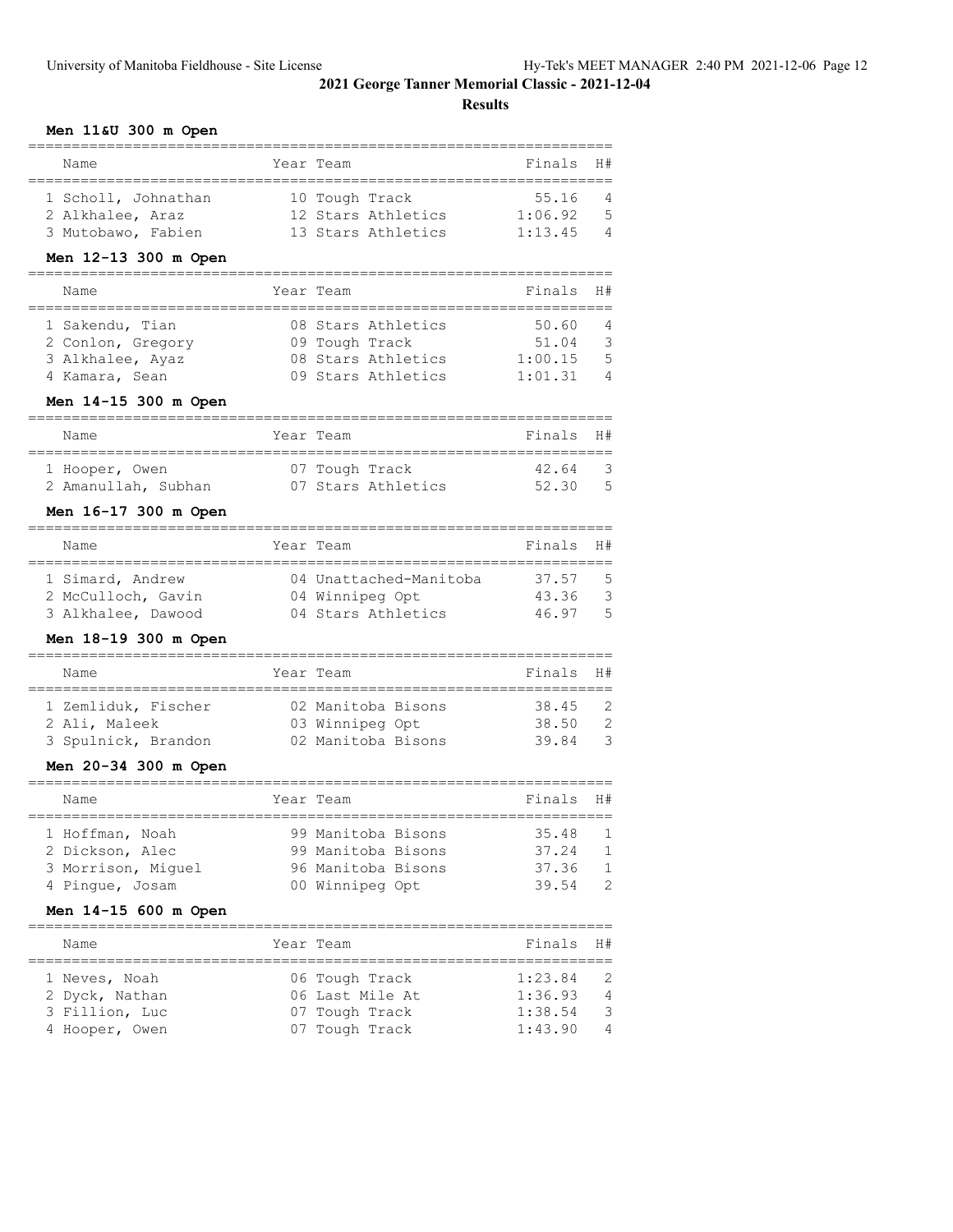**Results**

#### **Men 16-17 600 m Open**

| Name                 | Year Team              | Finals H# |                |
|----------------------|------------------------|-----------|----------------|
|                      |                        |           |                |
| 1 Simard, Andrew     | 04 Unattached-Manitoba | 1:23.74   | $\overline{1}$ |
| 2 Civetta, Alejandro | 05 Tough Track         | 1:27.17   | $\mathcal{L}$  |
| 3 Zubricki, Daniel   | 04 Tough Track         | 1:31.04   | $\mathcal{L}$  |
| 4 Wilder, Ross       | 04 Tough Track         | 1:33.22   | 3              |
| 5 Leppelmann, Jonah  | 05 Tough Track         | 1:36.52   | $\mathcal{R}$  |

# **Men 18-19 600 m Open**

| Name              | Year Team          | Finals H#   |               |
|-------------------|--------------------|-------------|---------------|
| 1 Afeworki, Lamek | 02 Tough Track     | $1:26.46$ 2 |               |
| 2 Fillion, Noah   | 03 Manitoba Bisons | 1:28.41     | - 2           |
| 3 Maxwell, Gavin  | 02 Manitoba Bisons | 1:32.58     | - 3           |
| 4 Mackay, Joshua  | 02 Winnipeg Opt    | 1:37.07     | $\mathcal{R}$ |

# **Men 20-34 600 m Open**

| Name                                           | Year Team                                | Finals             | H#                             |
|------------------------------------------------|------------------------------------------|--------------------|--------------------------------|
| 1 Allen, Tristan<br>2 Mann, Dawson             | 98 Manitoba Bisons<br>01 Manitoba Bisons | 1:21.46<br>1:22.05 | $\overline{1}$<br>$\mathbf{1}$ |
| 3 Kendle, Noel                                 | 00 Manitoba Bisons                       | 1:22.55            | $\mathbf{1}$                   |
| 4 Brandt-Ganding, Alexande<br>5 Exner, Matthew | 00 Manitoba Bisons<br>99 Manitoba Bisons | 1:24.20<br>1:24.51 | $\mathbf{1}$<br>$\mathbf{1}$   |
| 6 Friesen, Scott<br>7 Plischke-Graham, Robert  | 01 Manitoba Bisons<br>99 Manitoba Bisons | 1:29.61<br>1:40.11 | $\mathcal{L}$<br>्र            |

#### **Men 35+ 600 m Open**

| Name |                                                        | Finals H#                                                                |                |
|------|--------------------------------------------------------|--------------------------------------------------------------------------|----------------|
|      |                                                        | 1:41.82                                                                  | $\overline{4}$ |
|      |                                                        | 1:52.69                                                                  | $\overline{4}$ |
|      |                                                        | 2:12.69                                                                  | $\overline{4}$ |
|      | 1 Faucher, Claude<br>2 Friesen, Ken<br>3 Flett, Gordon | Year Team<br>67 Unattached-Manitoba<br>56 Tough Track<br>60 Roadkill Run |                |

#### **Men 12-13 1000 m Open**

| Name             |  | Year Team             | Finals H# |  |
|------------------|--|-----------------------|-----------|--|
| 1 Dingwall, Turk |  | 08 Triathlon Manitoba | 3:21.83   |  |

# **Men 14-15 1000 m Open**

| Name             | Year Team |                        | Finals H# |  |
|------------------|-----------|------------------------|-----------|--|
|                  |           |                        |           |  |
| 1 Simard, Nathan |           | 06 Unattached-Manitoba | 3:22.11   |  |
| 2 Conrad, Jesse  |           | 06 Winnipeg Opt        | 3:22.29   |  |
|                  |           |                        |           |  |

#### **Men 16-17 1000 m Open**

| Name              | Year Team            | Finals H# |   |
|-------------------|----------------------|-----------|---|
| 1 Kroeker, Carson | 05 Tough Track       | 2:54.86   |   |
| 2 Kahlon, Agam    | 04 Maples Collegiate | 2:55.83   | 2 |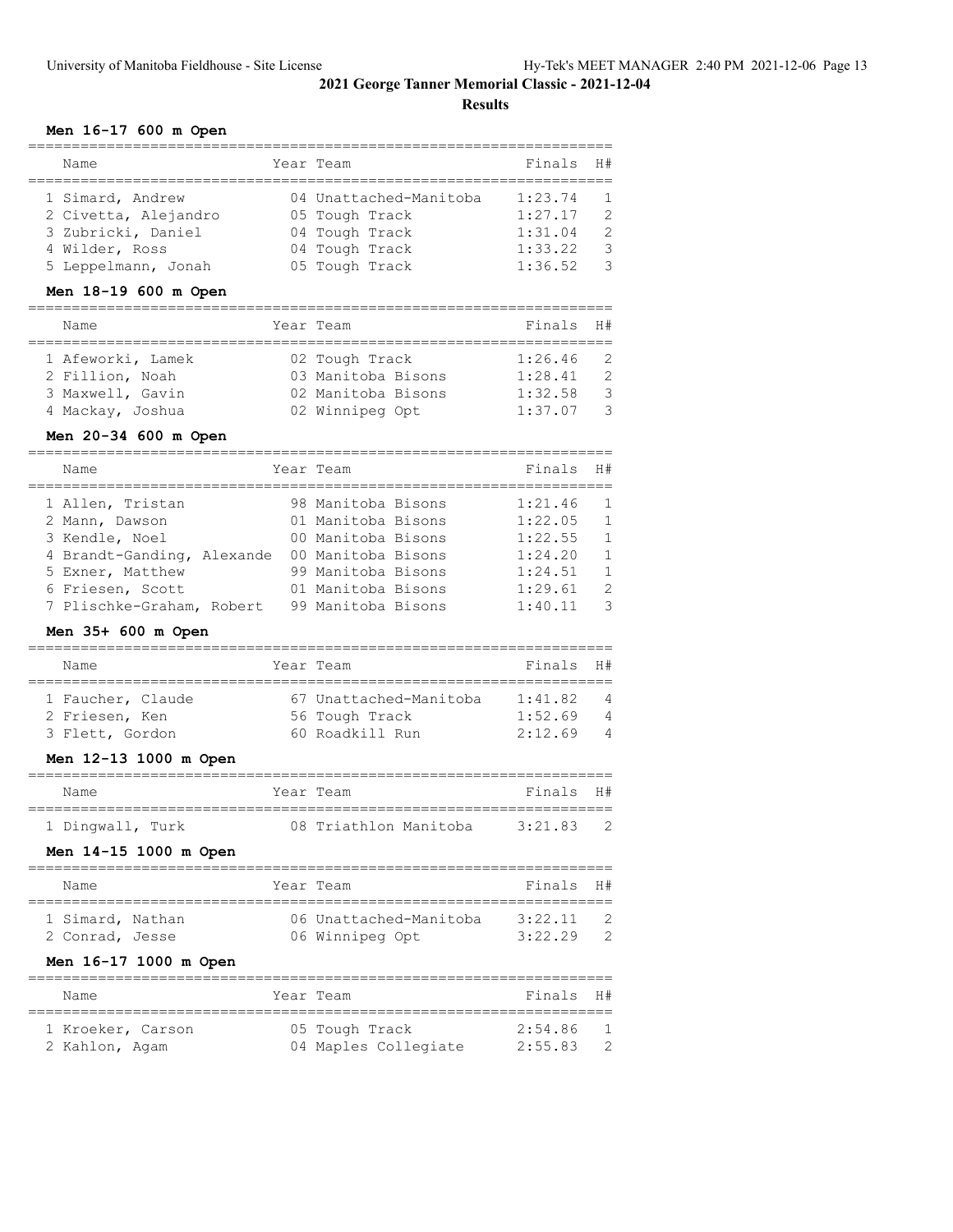| Men 16-17 1000 m Open                                                                                                         |      |                                                                                                      |                                                     |    |
|-------------------------------------------------------------------------------------------------------------------------------|------|------------------------------------------------------------------------------------------------------|-----------------------------------------------------|----|
| 3 Spence, Lakota                                                                                                              |      | 05 Winnipeg Opt                                                                                      | 3:02.80                                             | 1  |
| Men 18-19 1000 m Open                                                                                                         |      |                                                                                                      |                                                     |    |
| Name<br>=====================================                                                                                 |      | Year Team<br>============================                                                            | Finals                                              |    |
| 1 Kroeker, Justin<br>2 Townsend, Luke                                                                                         |      | 02 Manitoba Bisons<br>03 Winnipeg Opt                                                                | 2:34.20<br>2:57.32                                  |    |
| Men 20-34 1000 m Open<br>==============                                                                                       |      |                                                                                                      |                                                     |    |
| Name<br>======================================                                                                                | Year | Team                                                                                                 | Finals                                              |    |
| 1 Berube, Simon<br>2 Reimer, Calvin<br>3 Wood, Michael<br>4 Van Schepdael, Matthew<br>5 Farmer, Braedy<br>Men 35+ 1000 m Open |      | 97 Bison Athlet<br>01 Manitoba Bisons<br>98 Manitoba Bisons<br>96 Bison Athlet<br>00 Manitoba Bisons | 2:28.25<br>2:29.07<br>2:30.56<br>2:30.89<br>2:35.63 |    |
| Name                                                                                                                          |      | Year Team                                                                                            | Finals                                              | H# |
| 1 Wong, Ken                                                                                                                   |      | 79 Unattached-Manitoba 3:24.31                                                                       |                                                     | 2  |
| Men 14-15 3000 m Open<br>====================================                                                                 |      |                                                                                                      |                                                     |    |
| Name                                                                                                                          |      | Year Team                                                                                            | Finals                                              |    |
| 1 Dyck, Nathan                                                                                                                |      | 06 Last Mile At                                                                                      | 9:50.26                                             |    |
| Men 16-17 3000 m Open                                                                                                         |      |                                                                                                      |                                                     |    |
| Name                                                                                                                          |      | Year Team                                                                                            | Finals                                              |    |
| 1 Kahlon, Agam<br>Men 35+ 3000 m Open                                                                                         |      | 04 Maples Collegiate 10:26.03                                                                        |                                                     |    |
| Name                                                                                                                          |      | Year Team                                                                                            | Finals                                              |    |
| 1 Harder, Darcey<br>2 Athayde, Greg<br>3 Lang, Dennis                                                                         |      | 72 Roadkill Run<br>61 Unattached-Manitoba<br>51 Unattached-Manitoba                                  | 11:01.72<br>11:20.67<br>11:52.84                    |    |
| Men 18-19 60 m Hurdles 1.067m-9.14m Open                                                                                      |      |                                                                                                      |                                                     |    |
| Name                                                                                                                          |      | Year Team                                                                                            | Finals                                              |    |
| 1 Andres, Adam<br>Men 20-34 60 m Hurdles 1.067m-9.14m Open                                                                    |      | 03 Manitoba Bisons                                                                                   | 9.18                                                |    |
| Name                                                                                                                          |      | Year Team                                                                                            | Finals                                              |    |
| 1 Brar, Simranjeet Singh                                                                                                      |      | 93 Winnipeg Opt                                                                                      | 9.00                                                |    |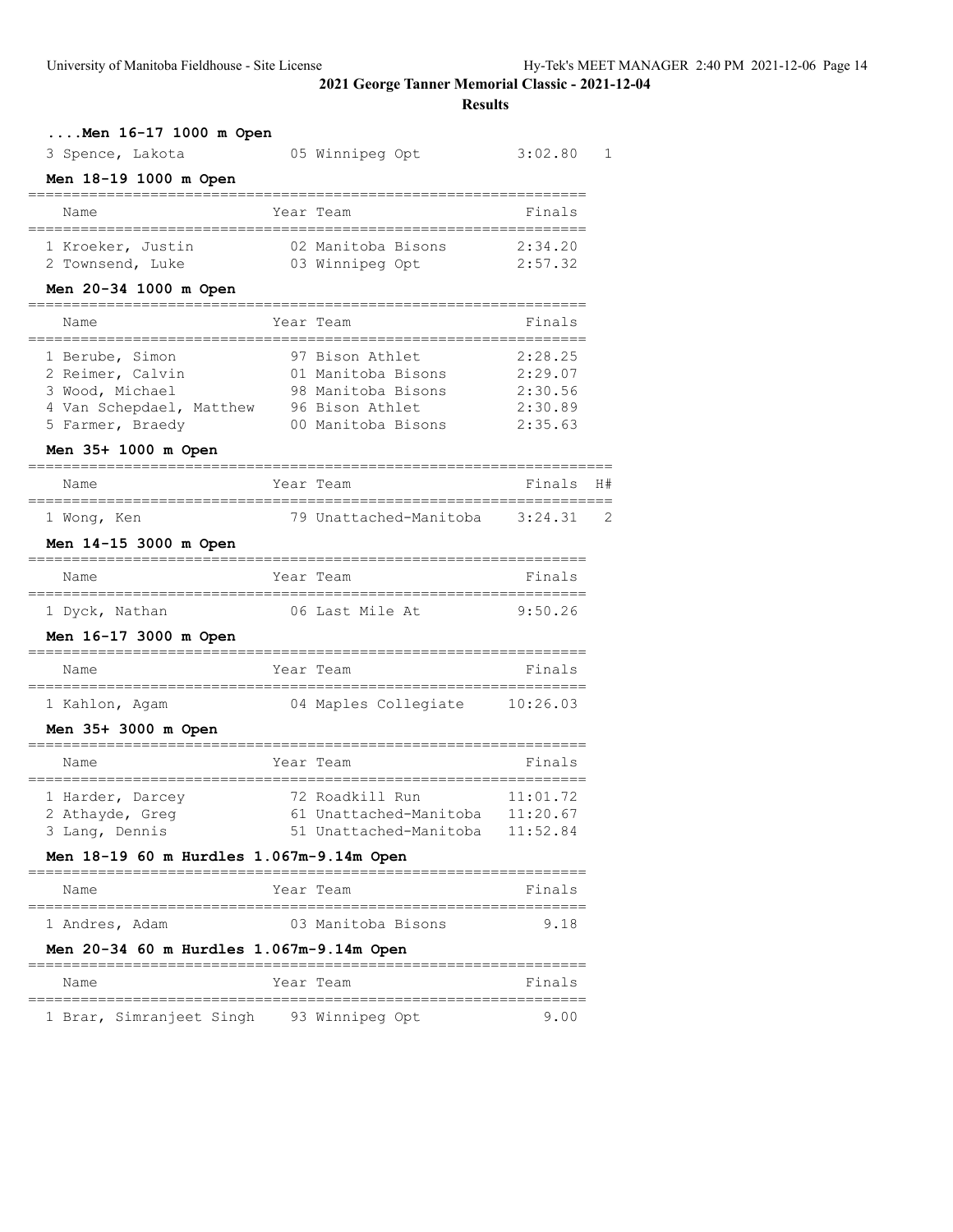# **Results**

| $Men$ 20-34 60 m Hurdles $1.067m-9.14m$ Open |                    |       |
|----------------------------------------------|--------------------|-------|
| 2 Joseph, Josh                               | 00 Manitoba Bisons | 9.25  |
| 3 Speiser, Max                               | 00 Manitoba Bisons | 9.25  |
| 4 Marasigan, Jordan                          | 01 Winnipeg Opt    | 9.86  |
| 5 Bachmier, Michael                          | 00 Manitoba Bisons | 10.24 |

# **Men 4x200 m Relay Open**

| Team |                   |  |  | Finals  |
|------|-------------------|--|--|---------|
|      |                   |  |  |         |
|      | 1 Tough Track 'A' |  |  | 1:34.86 |

#### **Men 18-19 High Jump Open**

| Name                                                                          | Year Team                   | Finals |
|-------------------------------------------------------------------------------|-----------------------------|--------|
| 1 Turner, Daxx<br>1.80 1.84 1.88 1.92 1.97 2.01 2.05<br>O PXO<br>$\circ$<br>∩ | 02 Manitoba Bisons<br>O XXX | 2.01m  |
| 2 Fabregas, Jorden<br>1.65 1.70 1.75<br>XXX<br>XΛ                             | 03 Manitoba Bisons          | 1.70m  |

#### **Men 20-34 High Jump Open**

| Name                                                                     | Year Team          | Finals |
|--------------------------------------------------------------------------|--------------------|--------|
| 1 Speiser, Max<br>1.75 1.80 1.84 1.88<br>0 XO OXXX                       | 00 Manitoba Bisons | 1.84m  |
| 1 Olukoju, John<br>1.80 1.84 1.88<br>XO XO XXX                           | 00 Manitoba Bisons | 1.84m  |
| 3 Bachmier, Michael<br>1.50 1.55 1.60 1.65 1.70<br>XXO<br>XO<br>∩<br>XXX | 00 Manitoba Bisons | 1.65m  |

#### **Men 18-19 Long Jump Open**

| Finals<br>Year Team<br>Name<br>6.15m<br>02 Manitoba Bisons<br>1 Turner, Daxx<br>5.84m 5.74m 5.89m 6.08m 6.15m PASS<br>5.72m<br>2 Fabregas, Jorden 63 Manitoba Bisons<br>5.45m FOUL FOUL 5.49m 5.72m FOUL<br>02 Manitoba Bisons<br>5.47m<br>3 Norea, Caelan<br>5.47m 5.23m FOUL FOUL 5.43m 5.39m<br>4 Bruning-Haid, Misha 03 Manitoba Bisons<br>5.33m<br>5.33m 5.28m 5.14m 4.98m 5.17m FOUL<br>03 Manitoba Bisons<br>5.19m<br>5 Coward, Khalil<br>5.19m  4.55m  4.92m  5.08m  4.57m  4.83m |  |  |
|-------------------------------------------------------------------------------------------------------------------------------------------------------------------------------------------------------------------------------------------------------------------------------------------------------------------------------------------------------------------------------------------------------------------------------------------------------------------------------------------|--|--|
|                                                                                                                                                                                                                                                                                                                                                                                                                                                                                           |  |  |
|                                                                                                                                                                                                                                                                                                                                                                                                                                                                                           |  |  |
|                                                                                                                                                                                                                                                                                                                                                                                                                                                                                           |  |  |
|                                                                                                                                                                                                                                                                                                                                                                                                                                                                                           |  |  |
|                                                                                                                                                                                                                                                                                                                                                                                                                                                                                           |  |  |
|                                                                                                                                                                                                                                                                                                                                                                                                                                                                                           |  |  |

# **Men 20-34 Long Jump Open**

| Name | Year Team | Finals |
|------|-----------|--------|
|      |           |        |